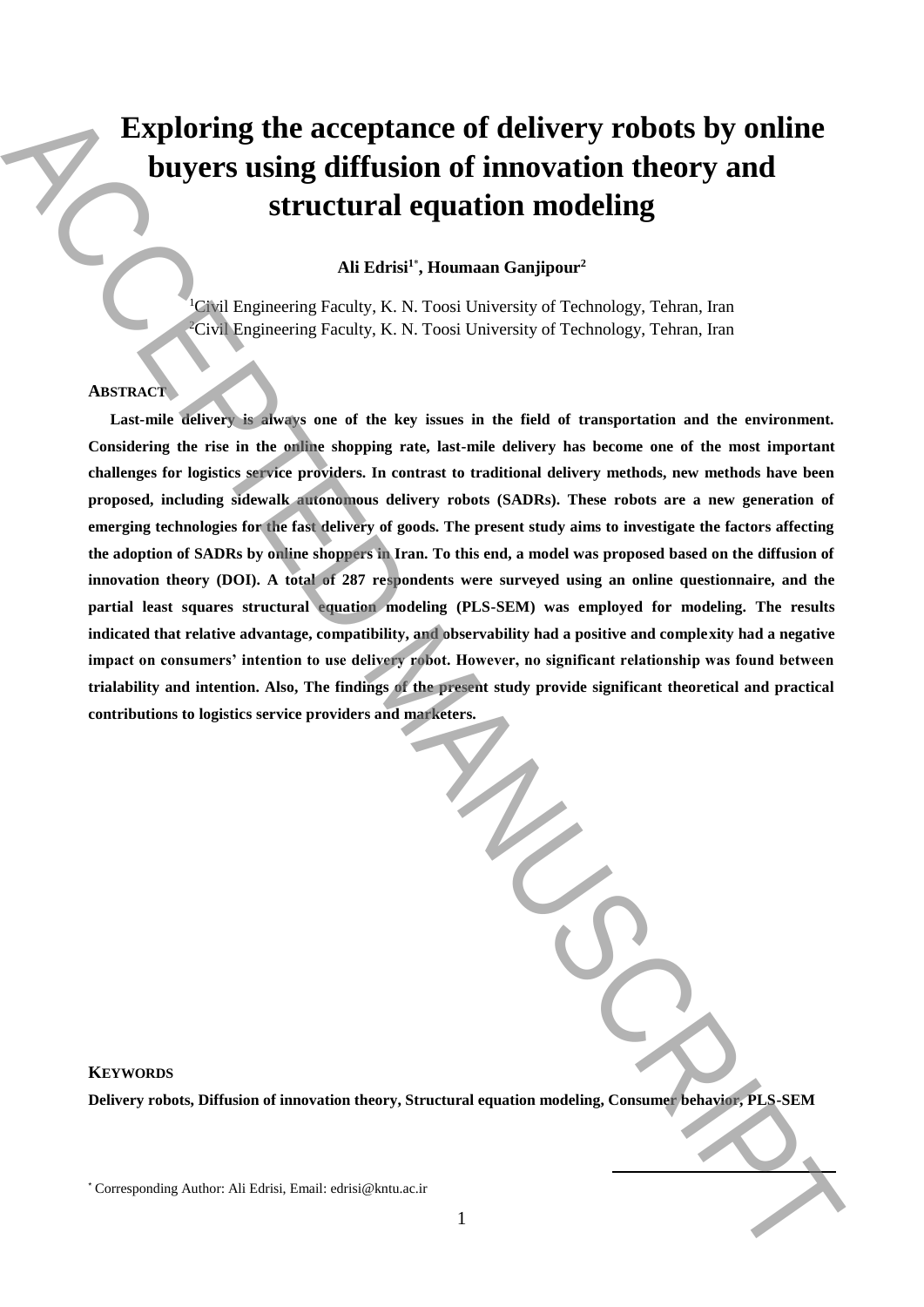## **1. Introduction**

Today, new methods are under testing or operation for last-mile delivery [1,2], including sidewalk autonomous delivery robots (SADRs) that deliver small-sized products, such as food, grocery, and flowers, in some places across the world [3]. Different companies, including Amazon, Starship, FedEx, and Marble, are testing and employing such robots in some thinlycrowded places, such as campuses.

Since delivery robots are a new idea, recent studies have not comprehensively covered their entire aspects. The adoption of delivery robots as a method of receiving the online-purchased products by shoppers has been subject to few studies [2,4]. To the best of our knowledge, [4] were the first that proposed a model based on the Unified Theory of Acceptance and Use of Technology (UTAUT2) in Germany. It was found that performance expectancy, social influence, facilitating conditions, and hedonic motivation had a positive and price sensitivity and perceived risk had a negative effect on behavioral intention. Almost in the same context, [5] employed latent class analysis (LCA) and identified six consumer segments. They investigated factors influencing willingness to pay (WTP) during the COVID-19 pandemic. **indicate the results of the contents of the contents of the results of the results of the results of the results of the results of the results of the results of the results of the results of the results of the results of** 

## **2. Methodology**

The present study investigates the intention of online shoppers to use delivery robots by using diffusion of innovation theory (DOI).

According to DOI, five key factors affect the intention of individuals to use new technologies, including relative advantage, compatibility, complexity, observability, and trialability, which are defined as "the advantage of a new technology over the previous one," "the consistency of the new technology with the requirements, lifestyles, and experience of individuals," "the difficulty of learning and using the new technology," "the observability of the benefits and outcomes of using the new technology," and "the trialability of the new technology before use," respectively [6]. Thus, five hypotheses are proposed.

- Relative advantage has a positive impact on the intention.
- Compatibility has a positive impact on the intention.
- Complexity has a negative impact on the intention.
- Observability has a positive impact on the intention.
- Trialability has a positive impact on the intention.

To test the hypotheses, an online questionnaire was designed to collect data from Iranian individuals that had made at least one online purchase. The questionnaire consisted of three sections. The first section introduced the questionnaire and briefly explained the advantages, applications, and functions of delivery robots system. The second section involved the items of six constructs. The seven-point Likert scale from strongly disagree (1) to strongly agree (7) was used. Finally, the third section of the questionnaire collected the socio-demographic information (e.g., age, gender, income, and education) of the respondents.

The online questionnaire was implemented in Google Forms. Average time of 13 minutes was required to respond to the questionnaire. The questionnaire was disseminated through social networks (i.e., Twitter, Facebook, and Instagram), online messengers (i.e., Telegram and WhatsApp), and email lists (a few universities and private companies) for two months from 10 January 2020.

#### **3. Results and Discussion**

The structural equation model was employed to analyze the proposed model. It evaluates the relationships of latent variables with their observable indicators (known as the measurement model) and the relationships between the latent variables (known as the structural model) [7]. The structural equation model adopts two approaches, namely the covariance-based and variancebased approaches. The partial least square (PLS) method was selected as a variance-based approach to test the proposed hypotheses [8].

Reliability, convergent validity, and discriminant validity were evaluated to investigate the measurement model. The entire factor loadings were found to be larger than  $0.5$  and thus statistically significant [7]. Cronbach's alpha should be higher than 0.6 for reliability. It was obtained to be higher than 0.6 for the entire constructs. For convergent validity, the composite reliability (CR) value should be higher than 0.7 [8], and the average variance extracted (AVE) needs to be greater than 0.5 [9]. The entire constructs obtained permissible CR and AVE values.

Bootstrapping with 5000 subsamples was employed to test the proposed hypotheses. The modeling results